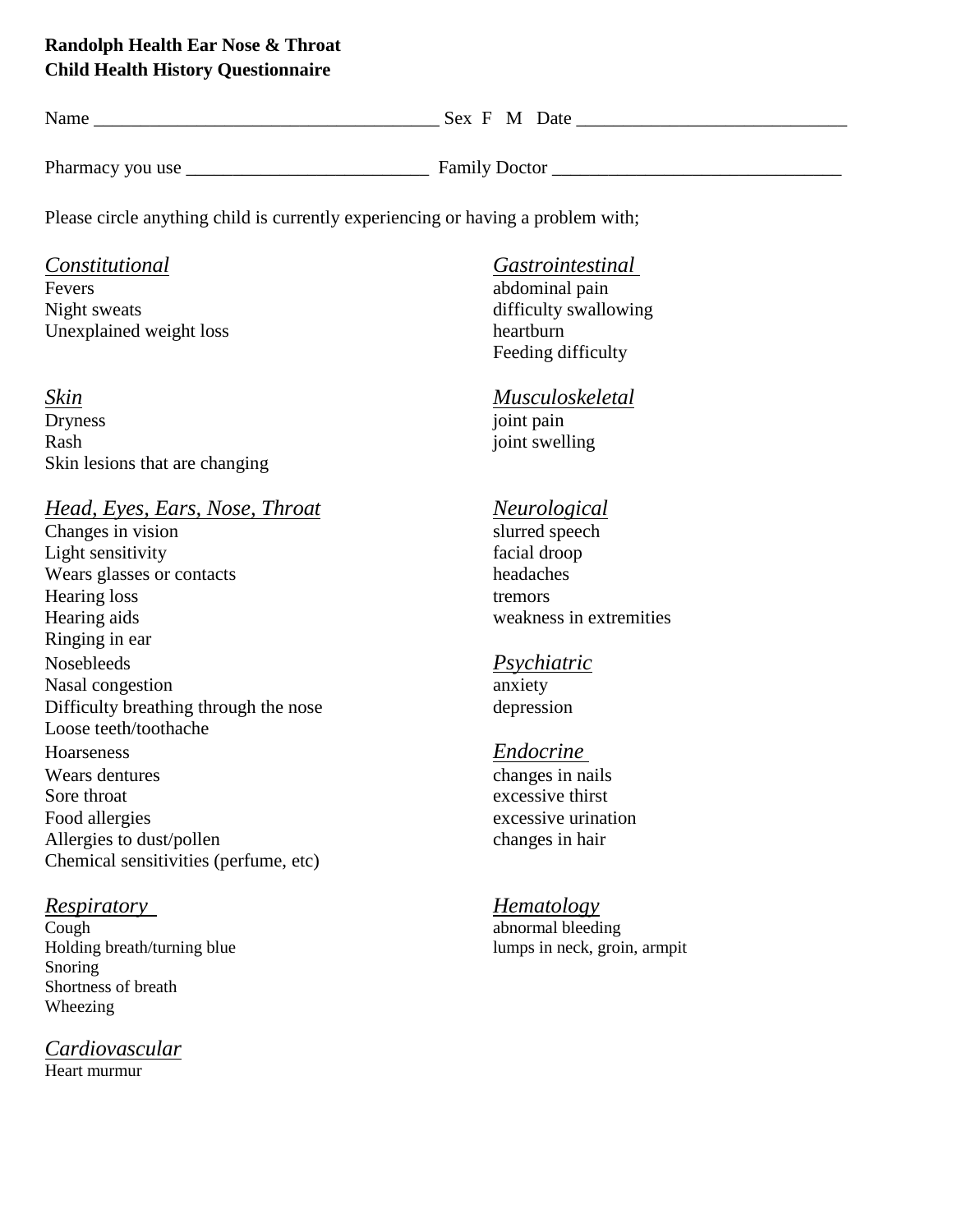\_\_\_\_\_\_\_\_\_\_\_\_\_\_\_\_

Allergies to any medications, if so what is the reaction;

\_\_\_\_\_\_\_\_\_\_\_\_\_\_\_\_\_\_\_\_\_\_\_\_\_\_\_\_\_\_\_\_\_\_\_\_\_\_\_\_

Medications child is currently taking; please list dosage and how taken, if you have them with you skip this question;

\_\_\_\_\_\_\_\_\_\_\_\_\_\_\_\_\_\_\_\_\_\_\_\_\_\_\_\_\_\_\_\_\_\_\_\_\_\_\_\_\_\_\_\_\_\_\_\_\_\_\_\_\_\_\_\_\_\_\_\_\_\_\_\_\_\_\_\_\_\_\_\_\_\_\_\_\_\_\_\_\_\_\_\_\_\_\_\_\_\_\_\_  $\overline{\phantom{a}}$  , and the contribution of the contribution of the contribution of the contribution of the contribution of the contribution of the contribution of the contribution of the contribution of the contribution of the

\_\_\_\_\_\_\_\_\_\_\_\_\_\_\_\_\_\_\_\_\_\_\_\_\_\_\_\_\_\_\_\_\_\_\_\_\_\_\_\_\_\_\_\_\_\_\_\_\_\_\_\_\_\_\_\_\_\_\_\_\_\_\_\_\_\_\_\_\_\_\_\_\_\_\_\_\_\_\_\_\_\_\_\_\_\_\_\_\_\_\_\_ \_\_\_\_\_\_\_\_\_\_\_\_\_\_\_\_\_\_\_\_\_\_\_\_\_\_\_\_\_\_\_\_\_\_\_\_\_\_\_\_\_\_\_\_\_\_\_\_\_\_\_\_\_\_\_\_\_\_\_\_\_\_\_\_\_\_\_\_\_\_\_\_\_\_\_\_\_\_\_\_\_\_\_\_\_\_\_\_\_\_\_\_ \_\_\_\_\_\_\_\_\_\_\_\_\_\_\_\_\_\_\_\_\_\_\_\_\_\_\_\_\_\_\_\_\_\_\_\_\_\_\_\_\_\_\_\_\_\_\_\_\_\_\_\_\_\_\_\_\_\_\_\_\_\_\_\_\_\_\_\_\_\_\_\_\_\_\_\_\_\_\_\_\_\_\_\_\_\_\_\_\_\_\_\_  $\ldots$  . The contribution of the contribution of the contribution of the contribution of the contribution of the contribution of the contribution of the contribution of the contribution of the contribution of the contribut

\_\_\_\_\_\_\_\_\_\_\_\_\_\_\_\_\_\_\_\_\_\_\_\_\_\_\_\_\_\_\_\_\_\_\_\_\_\_\_\_\_\_\_\_\_\_\_\_\_\_\_\_\_\_\_\_\_\_\_\_\_\_\_\_\_\_\_\_\_\_\_\_\_\_\_\_\_\_\_\_\_\_\_\_\_\_\_\_\_\_\_\_

Hospitalizations (other than operation) please list, describe, and date;

| Does this child attend daycare? Y N                     |  |
|---------------------------------------------------------|--|
| Is this child exposed to tobacco smoke in the home? Y N |  |
| Are immunizations up to date? $Y \ N$                   |  |

| Has child had any of the following operations; |   | Date |
|------------------------------------------------|---|------|
| Ear Tubes                                      |   |      |
| Adenoidectomy                                  | N |      |
| Tonsillectomy                                  | N |      |
| Sinus surgery                                  | N |      |
| Hernia repair                                  | N |      |
| Appendectomy                                   | N |      |
| Other                                          |   |      |
|                                                |   |      |

\_\_\_\_\_\_\_\_\_\_\_\_\_\_\_\_\_\_\_\_\_\_\_\_\_\_\_\_\_\_\_\_\_\_\_\_\_\_\_\_\_\_\_\_\_\_\_\_\_\_\_\_\_\_\_\_\_\_\_\_\_\_\_\_\_\_\_\_\_\_\_\_\_\_\_\_\_\_\_\_\_\_\_\_\_\_\_\_\_\_\_\_

Please circle any of these child has a history of;

| Premature birth           | Heart disease       | TB (tuberculosis)               |
|---------------------------|---------------------|---------------------------------|
| If premature birth weight | heart murmur        | febrile seizures                |
| Hearing loss              | high blood pressure | other seizures                  |
| Allergies                 | hepatitis           | meningitis                      |
| AIDS/HIV infection        | diabetes            | attention deficit/hyperactivity |
| Asthma                    | thyroid disease     | depression                      |
| RSV infection             | bleeding disorders  | cancer (?type)                  |
| Croup                     | headaches           | other                           |
|                           |                     |                                 |